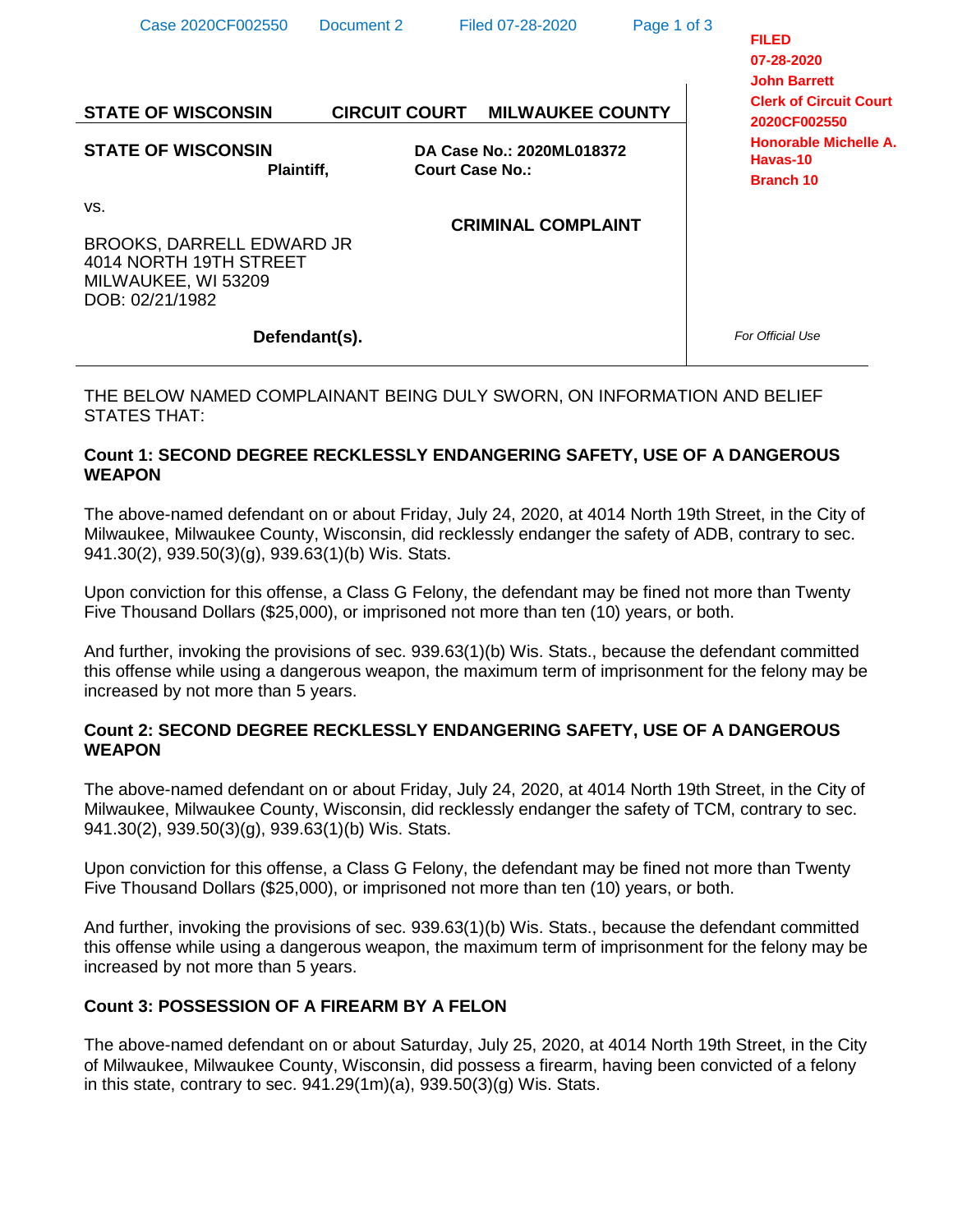### Darrell Edward Brooks Jr, DOB: 02/21/1982 Page | 2

Upon conviction for this offense, a Class G Felony, the defendant may be fined not more than Twenty Five Thousand Dollars (\$25,000), or imprisoned not more than ten (10) years, or both.

### **PROBABLE CAUSE**

Complainant is a law enforcement officer employed by the Milwaukee Police, and bases this complaint on official reports prepared by Officer Joseph Saric, which are of the kind that complainant has used in the past and found to be accurate and reliable and which complainant knows are prepared in the regular course of that department's business.

Those reports reveal that on July 24, 2020, at approximately 1:25 p.m., Milwaukee Police were dispatched to 4014 North 19th Street, in the City of Milwaukee, Milwaukee County, Wisconsin for a shotspotter activation. While on scene, officers spoke to DLW who stated that her grandson, the defendant, was involved in a physical fight with ADB, his nephew. DLW stated that after the fight was over, ADB was leaving the residence when she heard one gunshot from outside.

ADB returned to the scene and spoke to officers. ADB stated that he confronted the defendant about having his old cell phone. ADB stated that the dispute began the day before and spilled over to the 24th. ADB stated that he and the defendant engaged in a mutual fight in the backyard of the residence. ADB stated that he was not injured after the fight ended. ADB stated that he then went with his friend, TCM, and entered their vehicle to drive away. ADB stated that as they were about to drive away, the defendant walked into the front yard with a gun and fired one shot at them. ADB stated that they took off and he feared for his safety.

TCM was also interviewed and stated that she was with ADB at the residence when the fight occurred. TCM stated that when the fight was over, she and ADB entered her vehicle, a Ford Escape. TCM stated that she observed the defendant exit the residence armed with a pistol at his side. TCM stated that the defendant appeared nervous and began looking around as though he was checking to see if anyone was in the area. TCM stated that the defendant then raised the gun and fired it at their vehicle. TCM stated that she accelerated quickly away from the scene to prevent being shot. TCM stated that she was scared for her safety. The defendant was no longer on scene when police arrived.

On July 25, 2020, at approximately 3:11 p.m., officers were dispatched back to 4014 North 19th Street, in the City of Milwaukee, Milwaukee County, Wisconsin, as the defendant had returned. Officers Jacob Bryant-Povletich and Joshua Ryan arrived at the scene, where DLW was standing outside. DLW informed the officers that the defendant was inside the residence. DLW gave officers permission to enter the residence and search. Officers located the defendant in the living room sitting on an air mattress. The defendant was taken into custody without incident.

Once the defendant was taken into custody, Officer Bryan Povletich, located a Beretta 9mm handgun loaded with seven rounds on the air mattress only a few feet from where the defendant was arrested. A check of the firearm revealed that it was listed as stolen out of Greenfield. In addition, Officer Bryan-Povletich located a clear plastic baggie containing three multi colored pills on the air mattress. The pills tested presumptively positive for the presence of Methamphetamines using a Field Nark test by Officer Melissa Jacobs, who is familiar with and has used the test in the past, to determine the presence of Methamphetamines.

Complainant has also reviewed records in Milwaukee County Case 1999CF4470 in which the defendant was convicted of the felony offense of Substantial Battery in violation of Wisconsin Statute 940.19(2) on December 22, 1999. That conviction remains of record and unreversed. The State will be seeking a no contact order with the witnesses/victims.